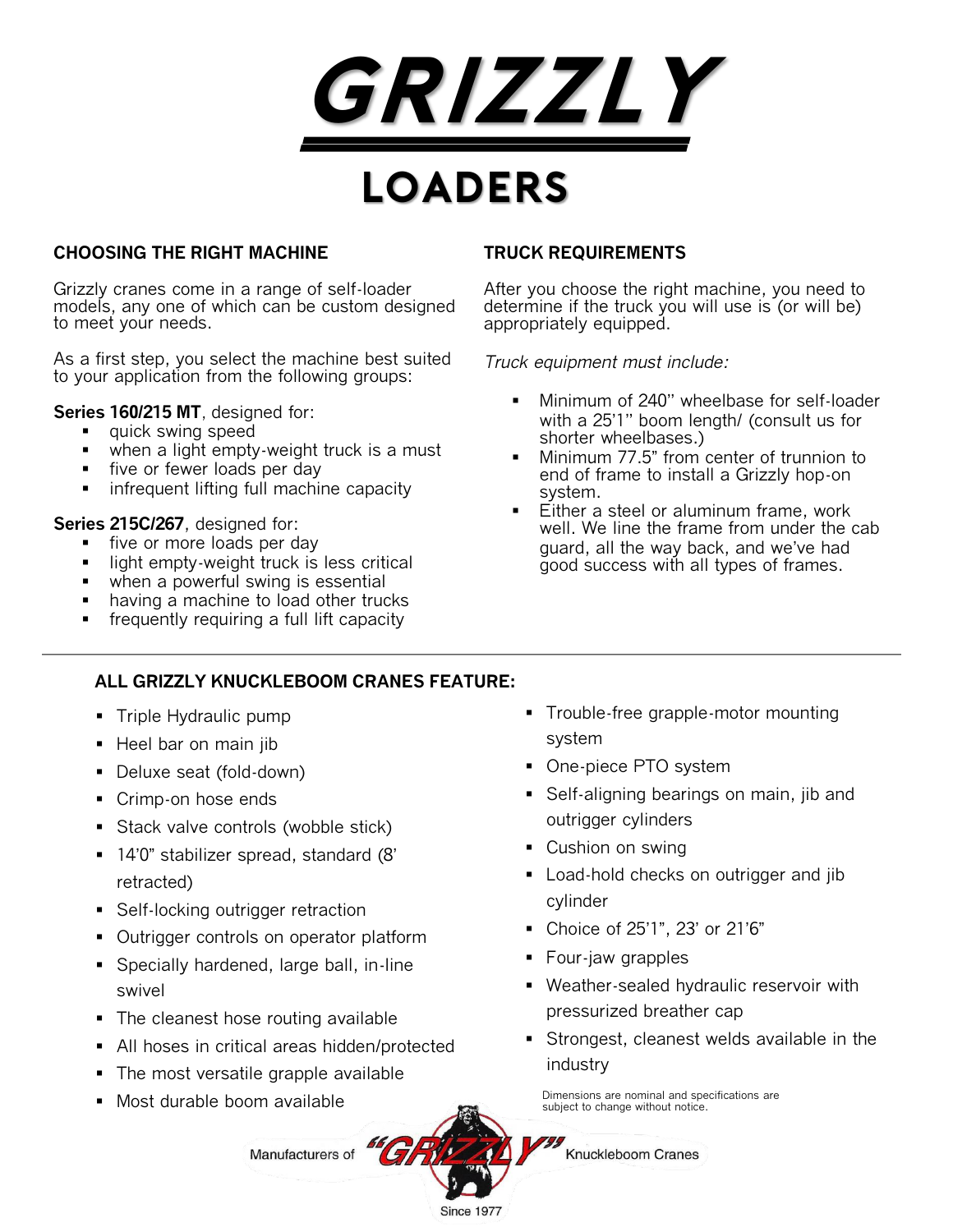| <b>MODEL SPECIFICS</b>                               |                      |                      |                                       |                       |                                       |  |  |  |
|------------------------------------------------------|----------------------|----------------------|---------------------------------------|-----------------------|---------------------------------------|--|--|--|
| Lifting:<br>Maximum Pound Capacity at 8ft            | 100 Series<br>10,000 | 160 Series<br>16,000 | 215MT Series<br>20,000                | 215C Series<br>21,500 | 267 Series<br>26,700                  |  |  |  |
| Maximum Pound Capacity at 14ft                       | 7,220                | 9,140                | 11,605                                | 14,070                | 19,070                                |  |  |  |
| Maximum Pound Capacity at 20ft                       | 3,290                | 5,400                | 6,400                                 | 6,400                 | 12,400                                |  |  |  |
| Maximum Pound Capacity at 25ft                       | 3,200                | 4,700                | 4,700                                 | 5,000                 | 7,700                                 |  |  |  |
| Weight:                                              |                      |                      |                                       |                       |                                       |  |  |  |
| Approximate weight in pounds                         | 7,000                | 7,500                | 8,000                                 | 9,500                 | 10,000                                |  |  |  |
| <b>Bearing:</b>                                      |                      |                      |                                       |                       |                                       |  |  |  |
| Ball-type, weld on<br>Diameter, inches/teeth         | 28/exterior          | 28/exterior          | 28/exterior                           | 39/interior           | 39/interior                           |  |  |  |
| <b>Hydraulics:</b>                                   |                      |                      |                                       |                       |                                       |  |  |  |
| Cylinders, minimum inside dimension, inches          |                      |                      |                                       |                       |                                       |  |  |  |
| Main                                                 |                      | 6                    | 7                                     | 7                     |                                       |  |  |  |
| Jib                                                  | 5<br>5<br>5          | 6                    | $\begin{array}{c} 6 \\ 6 \end{array}$ | 6                     | $\begin{array}{c} 8 \\ 7 \end{array}$ |  |  |  |
| Outrigger                                            | 3.5                  | 6<br>3.5             | 3.5                                   | 6<br>4                | 6<br>4                                |  |  |  |
| Grapple                                              |                      |                      |                                       |                       |                                       |  |  |  |
| Pump sections, main/jib/swing, Gallons per<br>minute | 24/24/15             | 30/30/18             | 30/30/18                              | 30/30/24              | 30/30/24                              |  |  |  |
| Hydraulic reservoir capacity, Gallons per<br>minutes | 64                   | 64                   | 64                                    | 75                    | 75                                    |  |  |  |
| Mast:                                                |                      |                      |                                       |                       |                                       |  |  |  |
| Outside diameter, minimum, inches                    | 25.5                 | 25.5                 | 25.5                                  | 33                    | 33                                    |  |  |  |
| Grapple:                                             |                      |                      |                                       |                       |                                       |  |  |  |
| Opening, minimum, inches                             | 40                   | 40                   | 40                                    | 44                    | 44                                    |  |  |  |
|                                                      |                      |                      |                                       |                       |                                       |  |  |  |

#### **Installation:**

Typically included in the installation:

- Lining of the frame from under the cab guard to the back of the truck with  $4" \times 4" \times 3/8"$  angle-iron, using your truck's bolt pattern
- $\blacksquare$  Modification of cab guard, as necessary
- One-piece air PTO mounted directly to our pump (no drive linkage needed), you supply the constant-speed governor
- Hosing to loader
- **Build-up of grapple rack as required**
- Oil fill
- **Testing ready to go to work**
- All parts and labor
- Standard 360° non continuous rotation on swivel and grapple

#### **Hop-on System:**

- **Conversion of your reach to a telescoping reach**
- 14'0" stabilizer
- Folding reach
- Light bar with trailer ride<br>■ All parts and labor
- All parts and labor

#### **Customization:**

We specialize in making particular-use machines (for poles, buildings supplies, etc.). We can paint to match your color specifications, install hooks, ladders, hand-holds, axe and shovel holders, install scale's readout on loader deck etc.; all to your requirements. If it's possible to do safely, we can probably do it for you.

 Dimensions are nominal and specifications are subject to change without notice.